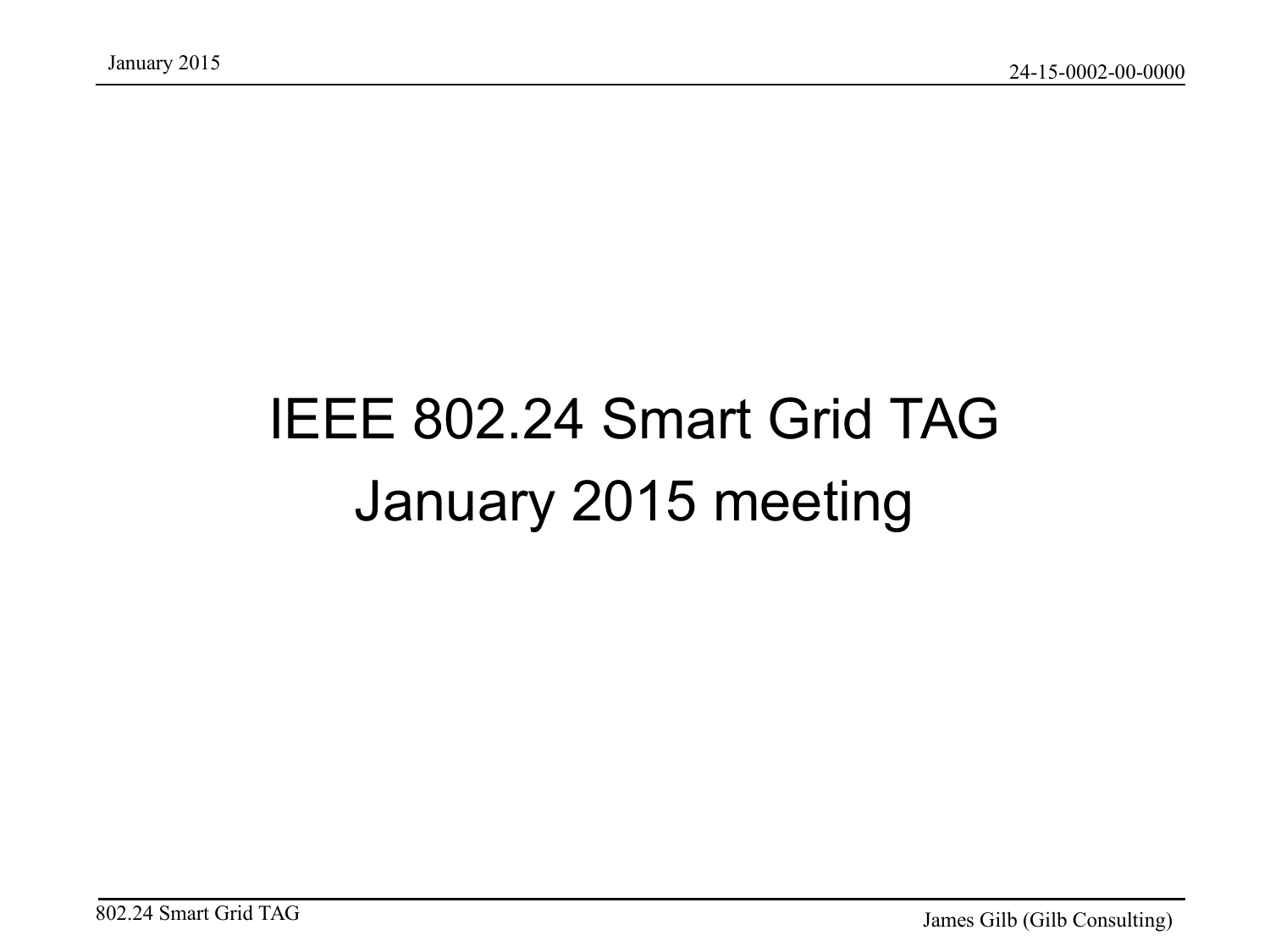### 802.24 overview

- Officers
	- Chair: James Gilb
	- Vice Chair: Tim Godfrey
- 38 voting members
- Meetings for the week
	- Mon., 16:00-18:00, Baker
	- Tue., 16:00-18:00, Baker
	- Wed., 16:00-18:00, Baker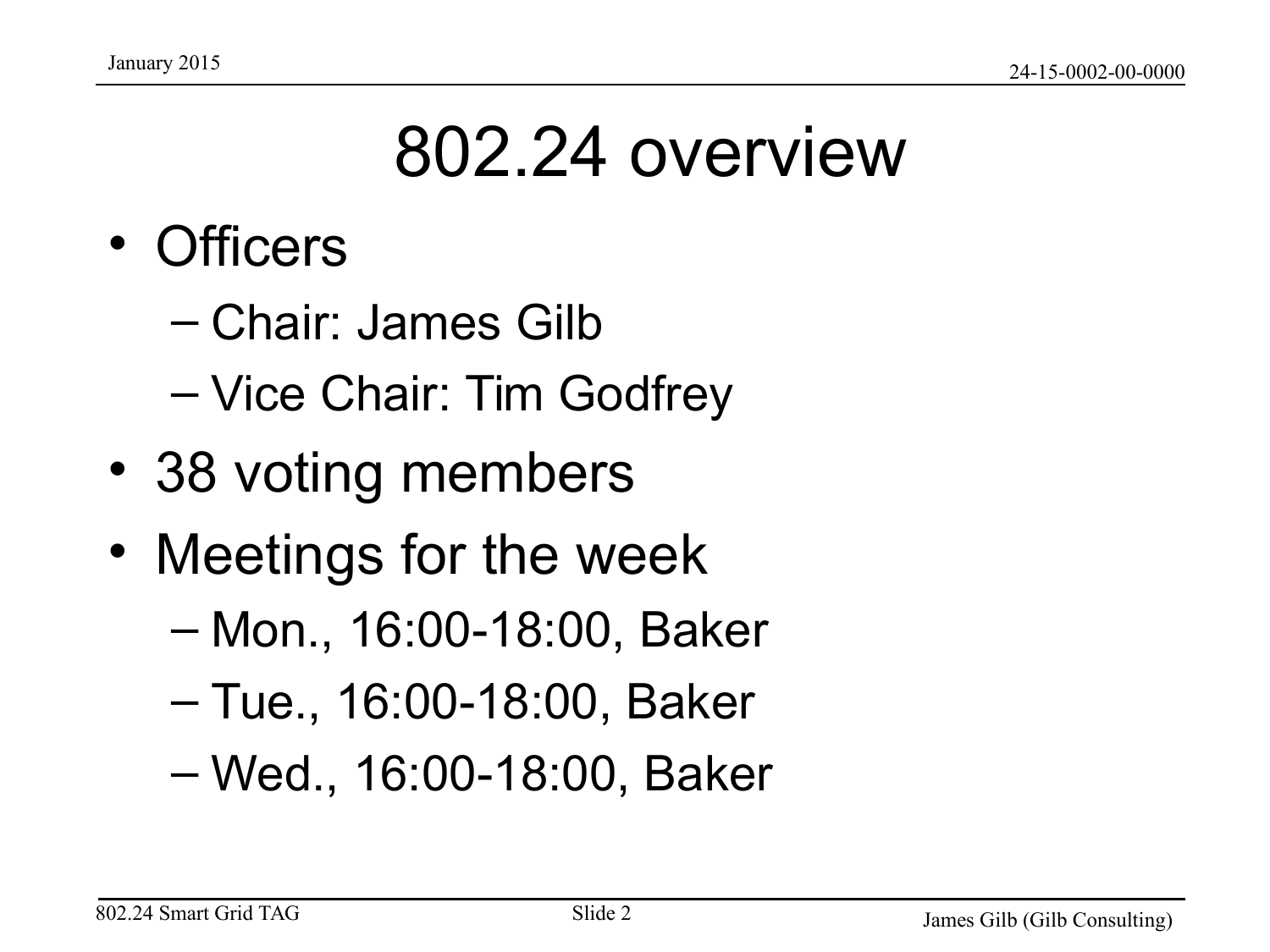### Guidelines for IEEE-SA Meetings

- All IEEE-SA standards meetings shall be conducted in compliance with all **applicable laws, including antitrust and competition laws.**
- **Don't discuss the interpretation, validity, or essentiality of patents/patent claims.**
- **Don't discuss specific license rates, terms, or conditions.**
	- Relative costs, including licensing costs of essential patent claims, of different technical approaches may be discussed in standards development meetings.
		- Technical considerations remain primary focus
- **Don't discuss or engage in the fixing of product prices, allocation of customers, or division of sales markets.**
- **Don't discuss the status or substance of ongoing or threatened litigation.**
- **Don't be silent if inappropriate topics are discussed… do formally object.**

**If you have questions, contact the IEEE-SA Standards Board Patent Committee Administrator at patcom@ieee.org or visit http://standards.ieee.org/about/sasb/patcom/index.html** 

**---------------------------------------------------------------** 

**See** *IEEE-SA Standards Board Operations Manual***, clause 5.3.10 and "Promoting Competition and Innovation: What You Need to Know about the IEEE Standards Association's Antitrust and Competition Policy" for more details.**

#### **This slide set is available at https://development.standards.ieee.org/myproject/Public/mytools/mob/slideset.ppt**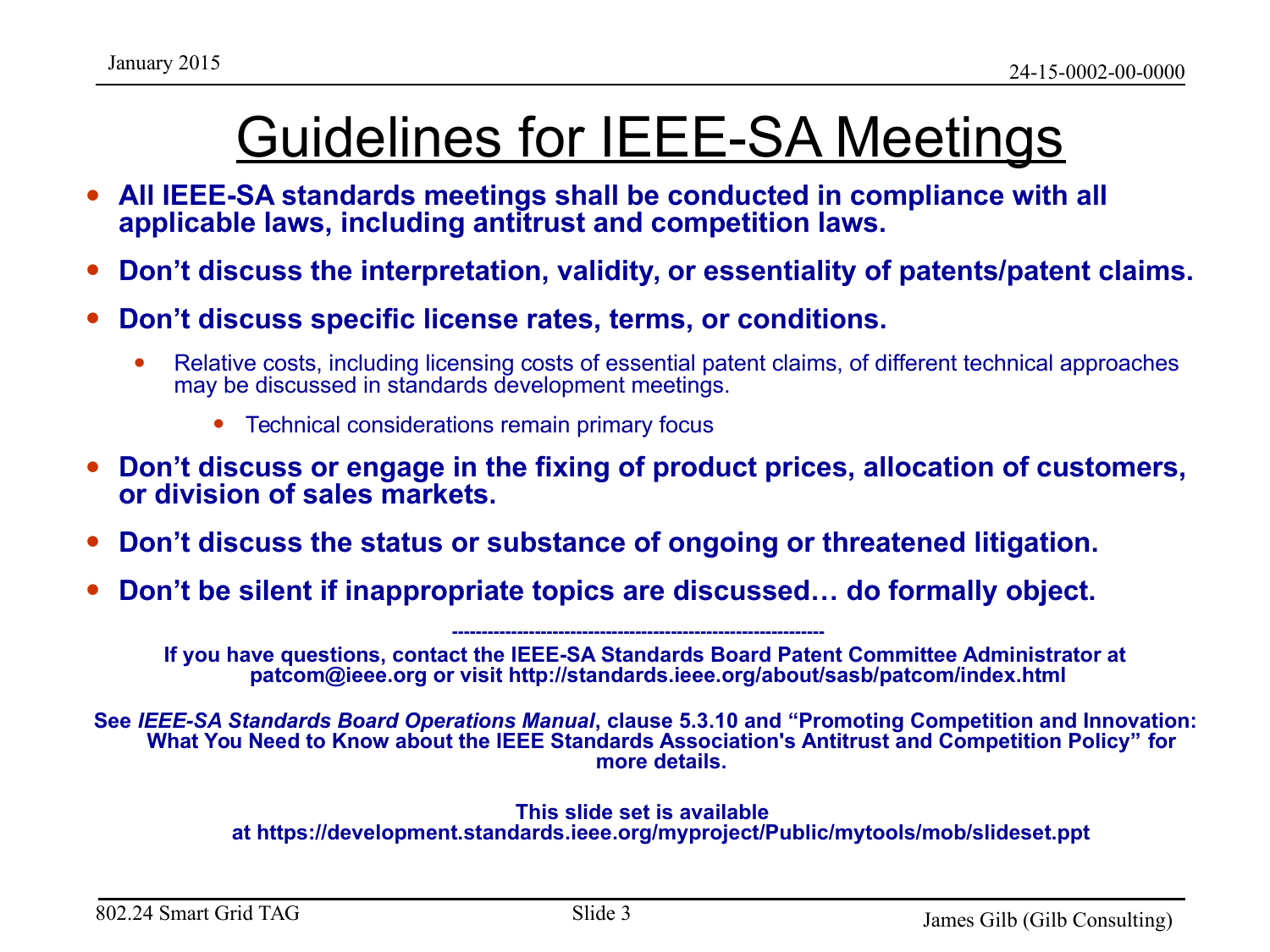## Administration

- Attendance take on IMAT
	- Reciprocal rights for most WGs
- Web page
	- <http://www.ieee802.org/24>
- Mailing list
	- [stds-802-24@listserv.ieee.org](mailto:stds-802-24@listserv.ieee.org)
	- [802-24-voters@listserv.ieee.org](mailto:802-24-voters@listserv.ieee.org) (voters list)
- Document archive
	- <http://mentor.ieee.org/802.24/documents>
- IEEE 802 announcement reflector, stds-802-all@listserv.ieee.org
	- Send email to [listserv@listserv.ieee.org](mailto:listserv@listserv.ieee.org) with no subject and with the following 2 lines appearing first in the body of the message
		- Subscribe stds-802-all
		- end